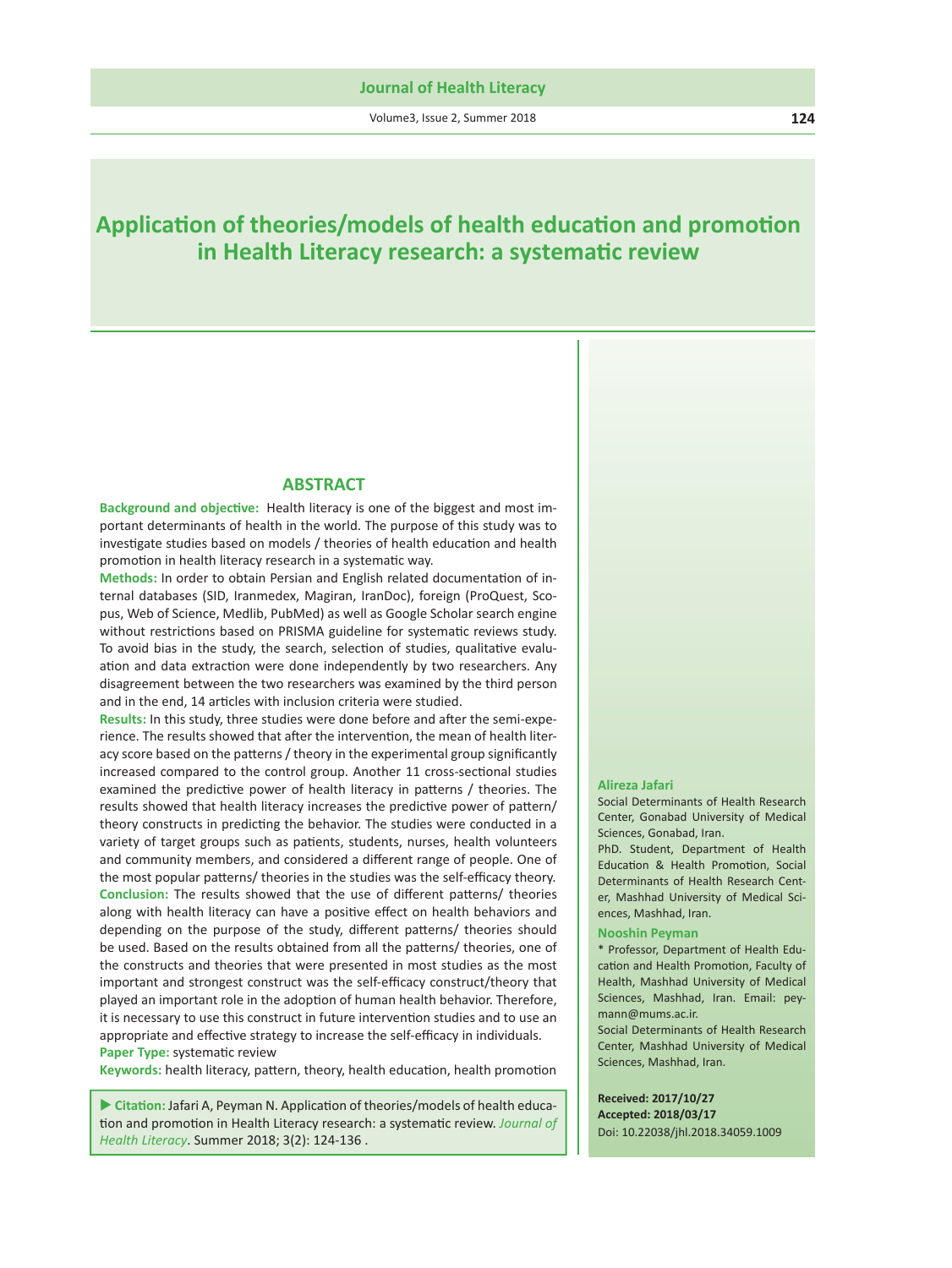$150$ 

# **كاربرد نظريه ها/ الگوهاى آموزش بهداشت و ارتقاى سلامت در تحقيقات سواد سلامت: يك مرور نظامند**

### **چكيده**

**زمينه و هدف:** سواد سلامت يكى از بزرگترين و مهم ترين تعيين كننده هاى امر سلامتى در جهان مىباشد . پژوهش حاضر با هدف بررسى مطالعات انجام شده مبتنى بر الگو ها/ نظريههاى آموزش بهداشت و ارتقاى سلامت در تحقيقات سواد سلامت، به شيوه نظامند انجام شده است.

**مواد و روشها:** به منظور دستيابى به مستندات فارسى و انگليسى مرتبط بانكهاي اطلاعاتى ProQuest, Scopus, Web of Science) ، خارجى (SID,Iranmedex, Magiran, IranDoc PubMed ,Medlib, (و همچنين موتور جستجو گر Scholar Google بدون محدوديت زمانى بر اساس بيانيه PRISMA جستجو انجام شد . براي جلوگيري از سوگرايى در مطالعه، جستجو، انتخاب مطالعات، ارزيابى كيفى و استخراج دادهها توسط دو نفر از پژوهشگران به صورت مستقل از هم انجام گرفت. هرگونه اختلاف نظر بين دو پژوهشگر توسط نفر سوم مورد بررسى قرار گرفت و در نهايت 14 مقاله داراى معيار ورود به مطالعه مورد بررسى قرار گرفتند .

**يافتهها:** در اين پژوهش، سه مطالعه انجام شده از نوع نيمه تجربى قبل و بعد بودند . نتايج نشان داد بعد از مداخله آموزشى ميانگين نمره سواد سلامت بر اساس الگو ها/ نظريه در گروه آزمون به طور معنى دارى نسبت به گروه كنترل افزايش معنى دارى پيدا كرده است. 11 مطالعه ديگر به صورت مقطعى قدرت پيشگويى كنندگى سواد سلامت را در الگو ها/ نظريه مورد بررسى قرار داده بودند كه نتايج نشان داد سواد سلامت باعث افزايش قدرت پيشگويى كنندگى سازههاى الگو ها/ نظريه در پيشگويى انجام رفتار خواهد شد . مطالعات در گروه هدفهاى مختلفى از قبيل بيماران، دانش آموزان، پرستاران، داوطلبان سلامت و افراد جامعه انجام شده بود و طيف متفاوتى از افراد را در نظر گرفته بودند . يكى از پر كاربرد ترين الگو ها/ نظريه در مطالعات مورد بررسى مربوط به نظريه خود كارآمدى بود .

**نتيجه گيرى:** نتايج نشان داد استفاده از الگو ها/ نظريههاى مختلف به همراه سواد سلامت مىتواند تاثير مثبتى در انجام رفتارهاى سلامت داشته باشند و بسته به هدف مطالعه الگو ها/ نظريههاى متفاوتى مورد استفاده قرار گيرد . بر اساس نتايج بدست آمده نظريه خود كارآمدى و سازه خود كارآمدى (يكى از سازههاى ساير مدل ها/ الگو ها) در بيشتر مطالعات به عنوان مهم ترين و قوى ترين متغير معرفى شده بودند و نقش مهمى را در اتخاذ رفتار سلامت توسط افراد ايفا مىكردند . بنابراين لازم است تا در مطالعات مداخلاتى پيش رو، اين سازه/نظريه بيشتر مورد توجه قرار گيرد و از استراتژى مناسب و كار آمدى براى افزايش ميزان خود كار آمدى افراد استفاده شود .

#### **نوع مطالعه:** مرورى نظامند

**كليدواژهها:** سواد سلامت، الگو، نظريه، آموزش بهداشت، ارتقاى سلامت

 **استناد :** جعفرى ع، پيمان ن. كاربرد نظريه ها/ الگوهاى آموزش بهداشت و ارتقاى سلامت در تحقيقات سواد سلامت: يک مرور نظامند. *فصلنامه سواد سلامت*. تابستان ۱۳۹۷؛۳ (۲): ۱۳۶-۱۳۶.

### **عليرضا جعفرى**

مركز تحقيقات عوامل اجتماعى موثر بر سلامت، دانشگاه علوم پزشكى گناباد، گناباد، ايران. دانشجوى دكترى آموزش بهداشت و ارتقاى سلامت، مركز تحقيقات عوامل اجتماعى موثر بر سلامت، دانشگاه علوم پزشكى مشهد، مشهد، ايران.

**نوشين پيمان**

\* استاد، گروه آموزش بهداشت و ارتقاى سلامت، دانشكده بهداشت، دانشگاه علوم پزشكى مشهد، مشهد، ايران.

مركز تحقيقات عوامل اجتماعى موثر بر سلامت، دانشگاه علوم پزشكى مشهد، مشهد، ايران.

> تاريخ دريافت: 1396/08/05 تاريخ پذيرش: 1396/12/26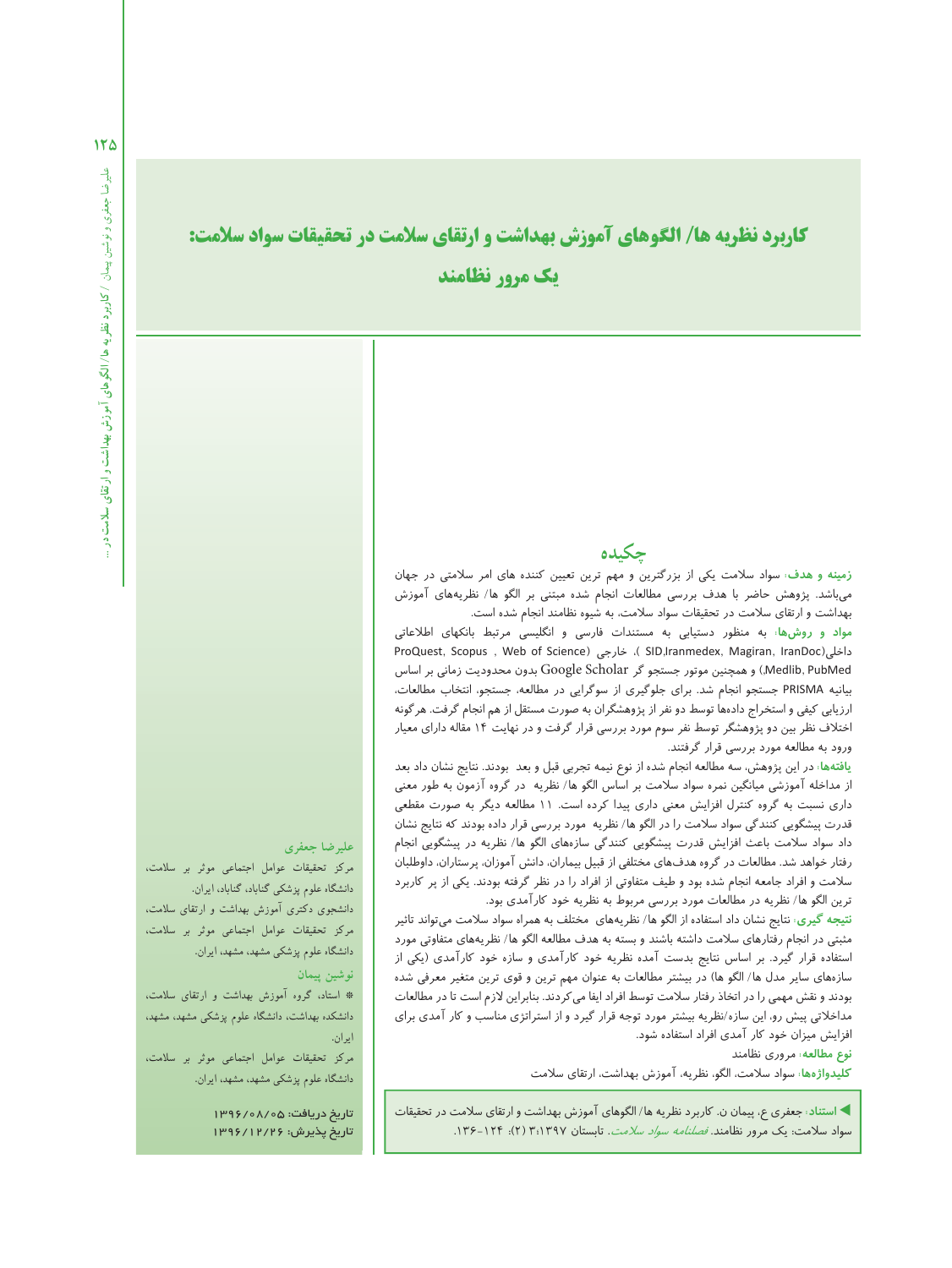### **مقدمه**

بر اساس تعريف سازمان جهانى بهداشت سواد سلامت عبارتست از «مهارتهاى شناختى و اجتماعى كه انگيزه و توانايى افراد را در دستيابى به درك و استفاده از اطلاعات به شيوه اى كه باعث حفظ و ارتقاءسطح سلامت گردد را تعيين مىكند» "(1). سازمان جهاني بهداشت اعلام كرده است كه سواد سلامت يكي از بزرگترين تعيين كننده هاى امرسلامت مىباشد و به تمام كشورهاى جهان پيشنهاد نموده تا انجمنى جهت پايش و هماهنگى فعاليتهاى استراتژيك در خصوص ارتقاى سطح سواد سلامت در جوامع خود ايجاد كنند (2).

ارزيابى سواد بهداشتى شامل ارزيابى دامنه بالينى، حوزه پيشگيرانه و هدايت سيستم مراقبت بهداشتى مىباشد . ارزيابى وظايف حوزه بالينى شامل ارزيابى توانايى تكميل فرمهاى اطلاعات بيمار، درك دستورالعملهاى مقدار مصرف دارو و در نظر گرفتن دستورالعملهاى مراقبتهاى بهداشتى براى آزمايش تشخيصى است(3).

ارزيابى حوزه پيشگيرى شامل ارزيابى توانايى افراد براى دريافت خدمات پيشگيرانه ضرورى و تشخيص زمانى كه بايد مداخله توسط ارائه دهنده خدمات بهداشتى مورد بررسى قرار گيرد و درك اينكه چگونه عناصر يك سبك زندگى سالم مىتوانند بر سلامت تاثير بگذارند، مىباشد . ارزيابى سيستم مراقبت بهداشتى شامل ارزيابى توانايى درك برنامه بيمه درمانى، برنامههاى كمكهاى عمومى و رضايت آگاهانه براى مراحل مراقبتهاى بهداشتى مىباشد (3).

مفهوم سواد سلامت شامل ويژگيهاى خواندن، محاسبه و مهارت درك مطلب، ظرفيت استفاده از اطلاعات بهداشتى در تصميم گيرى ها، عملكرد موفقيت آميز در نقش بيمار و قرار گرفتن در معرض پزشكى بومى مىباشد (4). Orlow-Paasche Wolf and هشدار داده اند، در حالى كه ارزيابى توانايى ها، يك جنبه مهم سواد سلامت است، ولى بايد پيچيدگى انجام كار هم مورد توجه قرار گيرد (5).

نتايج مطالعه اى ملى در بزرگسالان آمريكا نشان داد كه افراد از سطح سواد سلامت و رفتار خود مراقبتى مناسبى برخوردار نيستند (3). نتايج مطالعه ملى كهروى جمعيت ايرانى سنين 18 تا 65 سال انجام گرفت، نشان داد حدود 44 درصد جمعيت ايرانى از سطح سواد سلامت مطلوبى برخوردار نيستند (6). سطح سواد سلامت ناكافى باعث برقرارى ارتباط نامناسب بين متخصصين سلامت و بيماران مىگردد و باعث مىشود تا بيماران در تصميم گيرىهاى مشاركتى شركت نكنند و لذا در تعامل با درمان گر خود با مشكلات زيادى روبه رو شوند . سواد سلامت مؤلفه اى كليدى، براى برقرارى ارتباط موثر بين بيماران و متخصصين است و پرداختن به آن يكى از مهمترين اولويتهاى براى بهبود سيستم مراقبتهاى بهداشتى بهشمار مىرود (,7 8). بهره مندى از سواد سلامت مىتواند باعث افزايش رفتارهاى بهداشتى و بهبود دسترسى به مراقبتهاى بهداشتي گردد (9).

تحقيقات متعددى نشان داده است كه موثرترين برنامههاى آموزشى، مبتنى بر رويكرد هاى نظريه محور هستند كه از الگوهاى تغيير رفتار ريشه گرفته اند . استفاده از الگوها و نظريه هاي تغيير رفتار، احتمال افزايش تاثير برنامه هاي آموزش بهداشت را بالا مىبرد و به شناسايى ويژگى هاى فردى و محيط اطراف كه به نحوى بر رفتارها اثر دارد، كمك مىكند . اثربخشى برنامه هاي آموزش بهداشت به مقدار زيادى به استفاده صحيح از نظريهها و الگوهاى مورد استفاده در آموزش بهداشت بستگى دارد. لذا امروزه استفاده از نظريهها و الگوهاى تغيير رفتار براى متخصصان آموزش بهداشت و ارتقاى سلامت امرى ضرورى است(12-10). پژوهش حاضر با هدف بررسى مطالعات انجام شده مبتنى بر الگو ها/ نظريه در تحقيقات سواد سلامت، به شيوه نظامند انجام شده است.

### **مواد و روش ها**

مطالعه حاضر يك مطالعه مرورى نظامند است. نتايج اين مطالعه بر اساس مقالات پژوهشى چاپ شده در مجلات داخلى و خارجى استخراج شده است. اين مطالعه بر اساس بيانيه PRISMA انجام **سواد**

**سلامت / دورة**

 **سوم، شمارة دوم، تابستان 1397**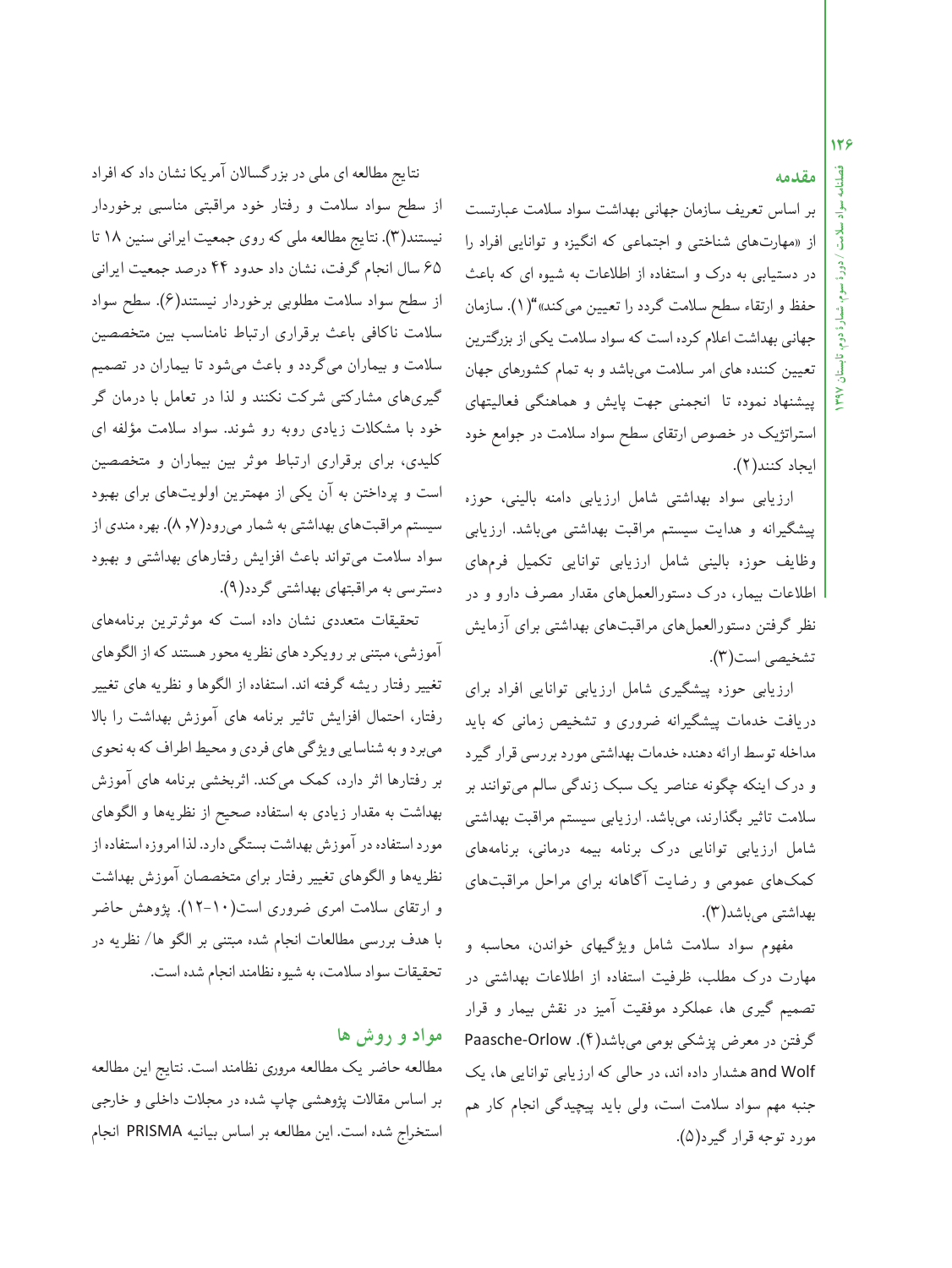گرديد . با معيار قرار دادن پروتكل فوق و پس از مشخص شدن اعضاء گروه متاآناليز (شامل سرپرست گروه، مشاور گروه، مرور گر و محقق، استخراج كننده، جمع كننده داده ها، جستجو كننده مقالات و مرور گر نهايى)، مطالعه آغازشد .

به منظور دستيابى به مستندات فارسى و انگليسى مرتبط بانك هاي اطلاعاتي داخلي(SID,Iranmedex, Magiran, ProQuest, Scopus , Web of Science) خارجى ،)IranDoc PubMed ,Medlib, (و همچنين موتور جستجو گر Google Scholar بدون محدوديت زمانى با كليد واژههاى سواد سلامت، نظريه ها/الگوهاى آموزش بهداشت و ارتقاى سلامت به هر دو زبان فارسى و لاتين جستجوى مستندات انجامگرديد . براي جلوگيرى از سو گرايى در مطالعه، فرآيند جستجو، انتخاب مطالعات، ارزيابى كيفى و استخراج دادهها توسط دو نفر از پژوهشگران به صورت مستقل ازهم انجامگرفت. هرگونه اختلافنظربين دوپژوهشگر،

توسط نفرسوممورد بررسى قرارگرفت. معيارهاى ورود به مطالعه شامل: ١- مطالعات مقطعى و مداخله اى، -2در مطالعه هم سواد سلامت و هم الگو/ نظريه آموزش بهداشت و ارتقاى سلامت مورد بررسى قرار گرفته باشد . در اولين مرحله، 325 مقاله مرتبط باسواد سلامت ونظريه/ الگوى آموزش بهداشت و ارتقاى سلامت يافت شد . از اين تعداد، 101مطالعه به دليل تكرارى بودن حذف شدند . از 224 مقاله باقى مانده، چكيده تمامى مطالعات بررسى شد كه 135مقاله به دليل غيرمرتبط بودن حذف گرديد . در مرحله دوم متن كامل 89 مقاله باقى مانده، مورد بررسى قرار گرفت كه از اين ميان ۵۰ مقاله به دلايل عدم استفاده از نظريه/ الگوى آموزش بهداشت و ارتقاى سلامت، ٢-عدم استفاده از سواد سلامت، از فرآيند مطالعه حذف شدند . در ادامه تعداد 39 مطالعه، وارد مرحله ي سوم يعنى ارزيابى كيفى شدند و در نهايت ۱۴ مقاله مورد استفاده گرديد (شكل ۱).



**شكل .1 فلو چارت مراحل ورود مطالعات به مرور سيستماتيك**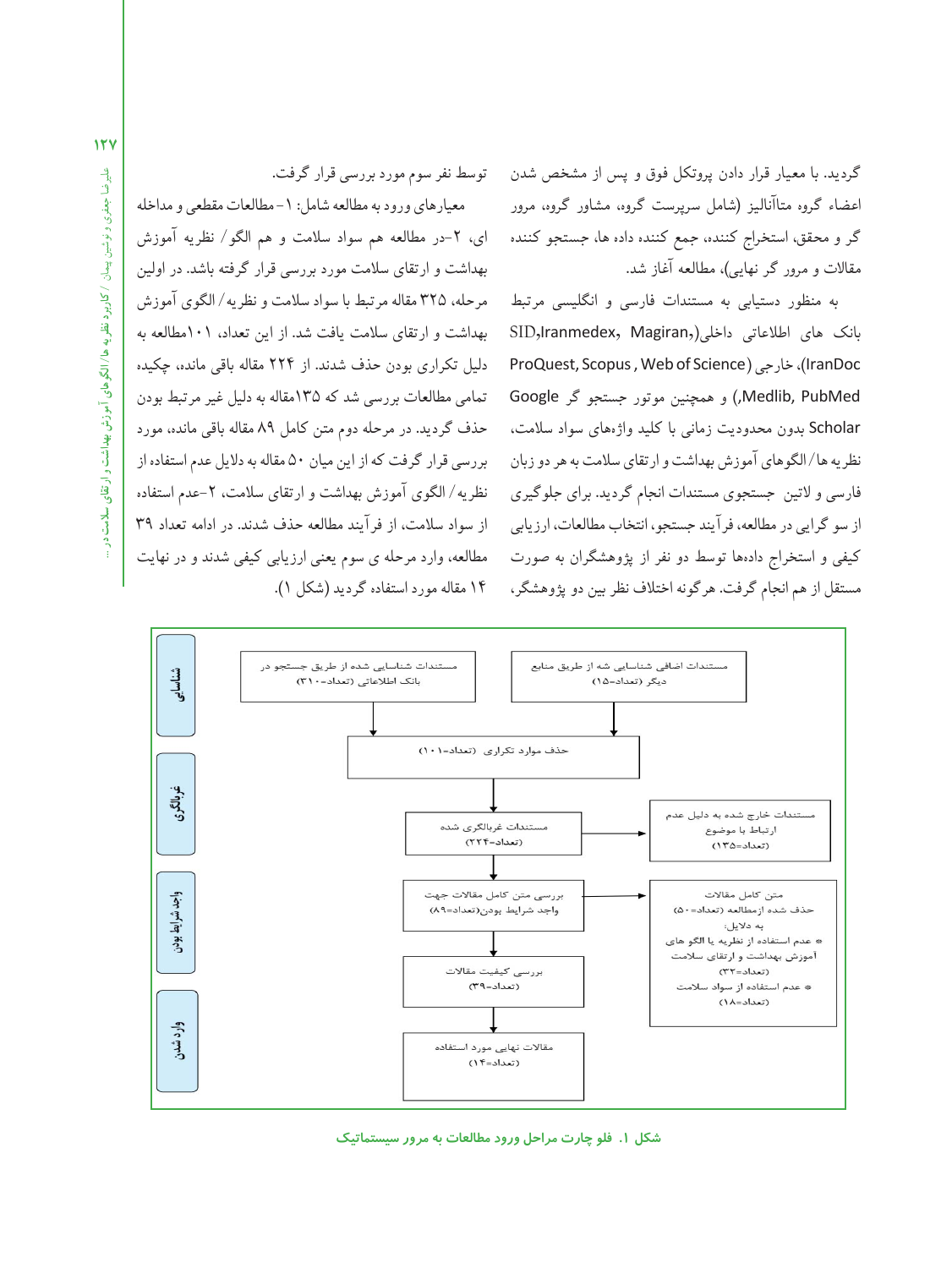نمام مقالات نهايي وارد شده به فرايند مطالعه، توسط يک چک الگوى مورد استفاده، طول مدت مداخله و روش مداخله در مطالعات نيمه تجربي، موثر ترين سازه ها، و نتايج مطالعه بود. در نهايت نتايج مطالعات انتخاب شده در قالب يك جدول گزارش گرديد (جدول ١).

ليست ازقبل تهيهشده، آماده استخراج شدند . چك ليست شامل نام نويسنده، هدف مطالعه، نوع مطالعه، گروه هدف و حجم نمونه، نظريه /

| ್ಯಗ                                                                                                                                                                                                                                                                                                                            | موثر ترین ساز    | روش آموزشی | طول مدت<br>مداخله | الگو یا نظریۂ                   | گروه هدف                                                                   | نوع مطالعه               | ھ<br>دۇ                                                                                                                                                                    | نویسنده اول             |
|--------------------------------------------------------------------------------------------------------------------------------------------------------------------------------------------------------------------------------------------------------------------------------------------------------------------------------|------------------|------------|-------------------|---------------------------------|----------------------------------------------------------------------------|--------------------------|----------------------------------------------------------------------------------------------------------------------------------------------------------------------------|-------------------------|
| در این مطالعه<br>حساسیت درک زیاد و <mark>.</mark><br>سواد مرتبط با سرطان<br>باعث افزايش تمايل<br>به انجام آزمایشهای<br>غربالگری میشود.                                                                                                                                                                                         | حساسیت درک<br>شد |            |                   | الگوی فرآیند موازنه توسعه یافته | ۳۶۶ فرد مراجعه<br>کننده به کلینیک<br>سمنان                                 | مقطعى                    | پیش بینی غربالگری<br>سرطان كولوركتال<br>بر اساس الگو فرآيند<br>موازنه توسعه يافته<br>در رابطه با نقش<br>تعديل كننده سواد<br>سرطاني وتوانمند<br>سازی مربوط به<br>سرطان بود. | ۱-بوگار(۱۱)<br>(Boogar) |
| سازه خود کار آمدی<br><mark>پیش گویی کننده تمام</mark><br>رفتار خود مراقبتی به<br>جز رفتار مصرف الكل <mark>ا</mark><br>و رژیمهای دارویی<br>بود، سازه حساسیت<br>درک شده پیشگویی<br>كننده رفتار عدم<br><mark>امصرف الكل و مصرف</mark><br>کم نمک بود. سازه<br>شدت درک شده<br>پیشگویی کننده رفتار<br>پیروی از رژیمهای<br>دارویی بود | خود کار آمدی     |            |                   | الگوى اعتقاد بهداشتى            | ١٥٢ بيمار مبتلا<br>به پرفشاری خون<br>با سواد بهداشتی<br>پايين              | مقطعى                    | تعيين عوامل مؤثر<br>بر پذیرش رفتارهای<br>خود مراقبتی در<br><mark>ا</mark> بیماران مبتلا به فشار<br>خون بالا با سطح<br>سواد بهداشتى پايين<br>بر اساس الگو اعتقاد<br>بهداشتى | ۲-لارکی(۱۲)<br>(Larki)  |
| بین سواد سلامت و<br>هنجارهای انتزاعی<br>همچنین بین نگرش و<br>سواد سلامت<br>ارتباط معنادارى<br><mark>ا</mark> وجود داشت. سازەھای<br>نگرش، هنجار انتزاعی<br>و قصد رفتاری<br>پیشگویی کنند گی<br>رفتار انجام آزمونهاى<br>غربالگرى سرطان<br>پستان بود که قصد<br>رفتارى بيشترين تاثير<br>را داشت.                                    | قصد رفتاري       |            |                   | نظریه رفتار برنامه ریزی شد.     | ۲۵۰ نفر از زنان<br>۳۵ ساله وبالاتر<br>تحت پوشش<br>مراكز روستايي<br>رشتخوار | ىقطعى–توصيف <sub>ى</sub> | تعيين ارتباط بين<br>سواد سلامت و سازه<br>های تئوری رفتار<br>برنامه ریزی شده<br>و انجام آزمونهای<br>غربالگرى سرطان<br>پستان در زنان<br>روستايي رشتخوار                      | ٣-پيمان(۱۶)             |

### جدول ۱. ویژگیها و اطلاعات مربوط به مطالعات مورد بررسی مبتنی بر الگو ها/ نظریهها و سواد سلامت

**فصلنامه**12X

 **1397**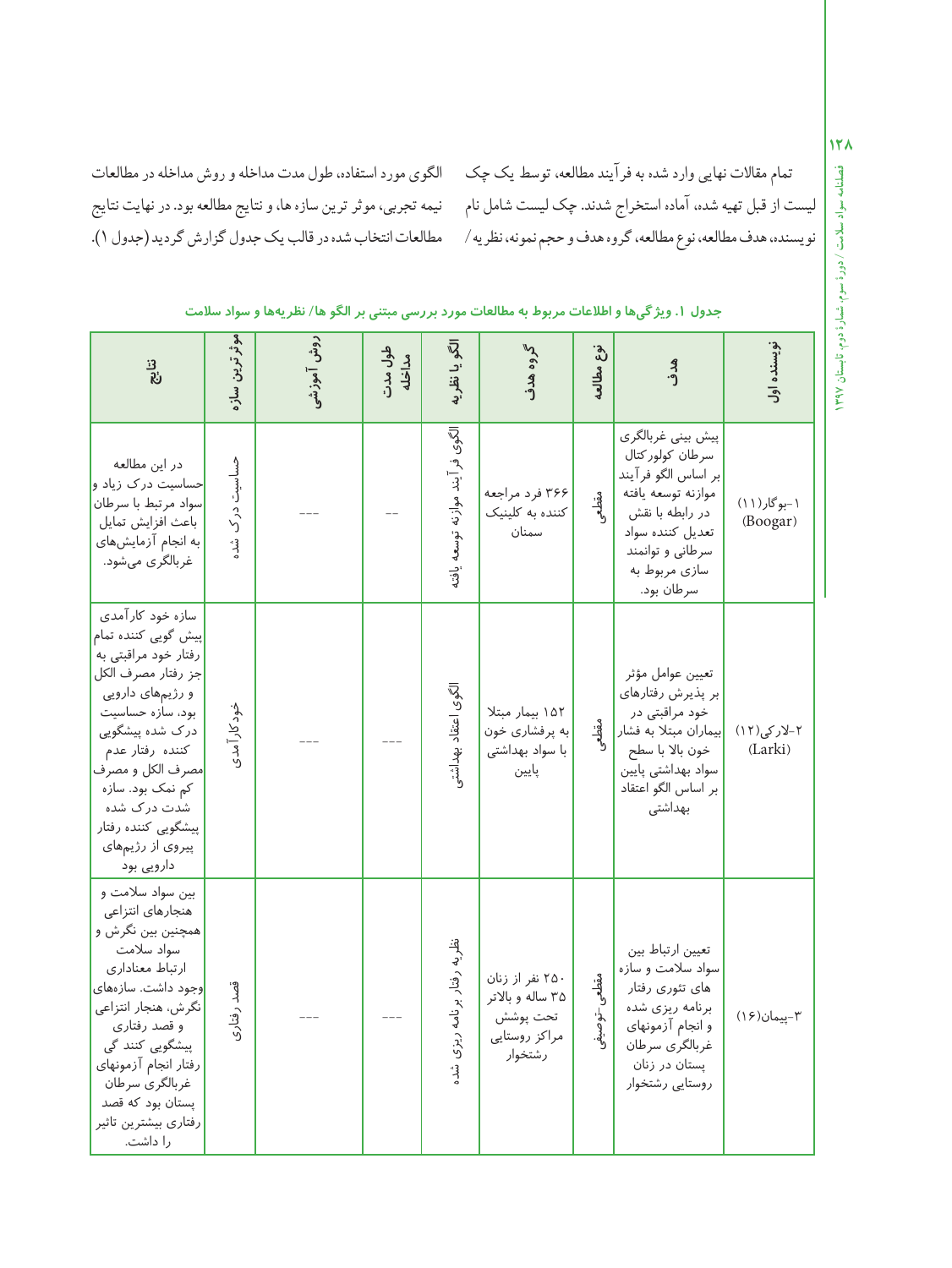| بین سازەھای نگر ش،<br>هنجار انتزاعى وكنترل<br>رفتاری درک شده با<br>قصد و رفتار پرستاران<br><mark>در خصوص بکار گیری</mark><br>راهبر دهای سواد<br>سلامت در آموزش به<br>بیمار همبستگی معنی<br>داري وجود داشت.<br><mark>سازههای کنترل رفتاری</mark><br>درک شده و قصد<br>رفتاري پيش گويي<br>كنندگى رفتار پرستاران<br>بودند که تاثیر سازه<br>کنترل رفتاری در ک<br>شده بیشتر بود. | کنترل رفتاری درک<br>مُد                            |  | نظریه رفتار برنامه<br>ريزى<br>وشد د      | ۱۴۸ پرستار<br><mark>بیمارستان الزهرای</mark><br>اصفهان                                                                             | مقطعى<br>، -توصينج  | بررسى عوامل تاثير<br>گذار بر قصد و<br>رفتار پرستاران در<br>خصوص بكار گيرى<br>راهبردهای سواد<br>سلامت در آموزش<br>به بیمار بر اساس<br>نظريه رفتار برنامه<br>ریزی شده | ۴-جواد زاده(١٠) |
|----------------------------------------------------------------------------------------------------------------------------------------------------------------------------------------------------------------------------------------------------------------------------------------------------------------------------------------------------------------------------|----------------------------------------------------|--|------------------------------------------|------------------------------------------------------------------------------------------------------------------------------------|---------------------|---------------------------------------------------------------------------------------------------------------------------------------------------------------------|-----------------|
| ارتباط معنى دارى بين<br>سطح سواد سلامت و<br>خودكار آمدىفعاليت<br>جسمي وجود داشت.<br>زنان با سواد سلامت<br> کافی به طور معنی داری<br>خود كار آمدىفعاليت<br>جسمى بالاترى داشتند.                                                                                                                                                                                             |                                                    |  | خود کار آمدی                             | ۱۲۰ مادر با<br>کودک زیر سه ماه<br>در سن<br>$Y \Delta$ تا ۲۵<br>سالمراجعه كننده<br>به مراکز بهداشتی<br>درمانی شهر<br>مشهد           | مقطع                | تعيين ارتباط بين<br>سواد سلامت<br>وخود کار آمدی<br>فعالیت جسمی به<br>خصوص در میان<br>زنان پس از زایمان<br>که در معرض خطر<br>زندگی کم<br>تحرک هستند،                 | ۵–پیمان (۱۷)    |
| نتایج نشان داد<br>بين سواد سلامت<br>و خود کار آمدی<br>درک شده و عملکرد<br>خودمراقبتي دانش<br>آموزان ارتباط مثبت<br>و معنی داری وجود<br>دارد و دانش آموزانی<br>که سواد سلامت و<br>خود کار آمدی در ک<br>شده بیشتری دارند<br>عملكرد خودمراقبتى<br>در آنها بالاتر است                                                                                                          |                                                    |  | خود کار آمدی<br>آدرك<br>$\ddot{\lambda}$ | ۳۲۰ دانش آموز<br>دختر دوره دوم<br>متوسطه مدارس<br>مروج سلامت، به<br>روش نمونه گیری<br>خوشه ای چند<br>مرحلهاى تصادفى<br>انتخاب شدند | توصيفى<br>Siminas - | رابطه سواد سلامت،<br>خود کار آمدی در ک<br>شده و عملکرد<br>خود مراقبتی دانش<br>آموزان دختر دوره<br>دوم متوسطه مدارس<br>مروج سلامت<br>شهرستان ميانه                   | ۶-خدا بنده (۲)  |
| نتايج نشان داد درصد<br>پوشش واريانس اتخاذ<br>رفتار پیشگیری<br>کننده از مصرف سیگار<br>نسخه تر کیب شده<br>در مقایسه با نسخه<br>اصلی از میزان بیشتری<br>برخوردار است، د ر<br>نتيجه سواد سلامت<br><mark>ا</mark> نقش موثری در افزایش<br>قدرت پیشگویی<br>كنندگى الگوى اعتقاد<br>بهداشتی داشته است                                                                               | حساسیت در ک<br>شده، خودکار آمدی و<br>سلامت<br>سواد |  | لگوى اعتقاد بهداشتو                      | ۳۴۰ نفر از<br>دانشجويان ساكن<br>خوابگاههای<br>دانشگاه علوم<br>پزشکی شهید<br>بهشتى تهران                                            | مقطعى– تحليلو       | تعيين نقش سواد<br>سلامت در تقویت<br>عملكرد الگوى اعتقاد<br>بهداشتی در پیش<br>بينى اتخاذ رفتارهاى<br>پیشگیری کننده از<br>مصرف سيگار                                  | ۷-پناهی (۱۸)    |

عليرضا جعفرى ونوشين پيمان **/ كاربرد نظريهها/ الگوهاى آموزش بهداشت وارتقاى سلامت در**هم الحايرضا جعفري و نوشين پيمان /كاربرد **نظر به ها /الگوهاي آموزش بهداشت و ارتقاي سلامت در ...**<br>هم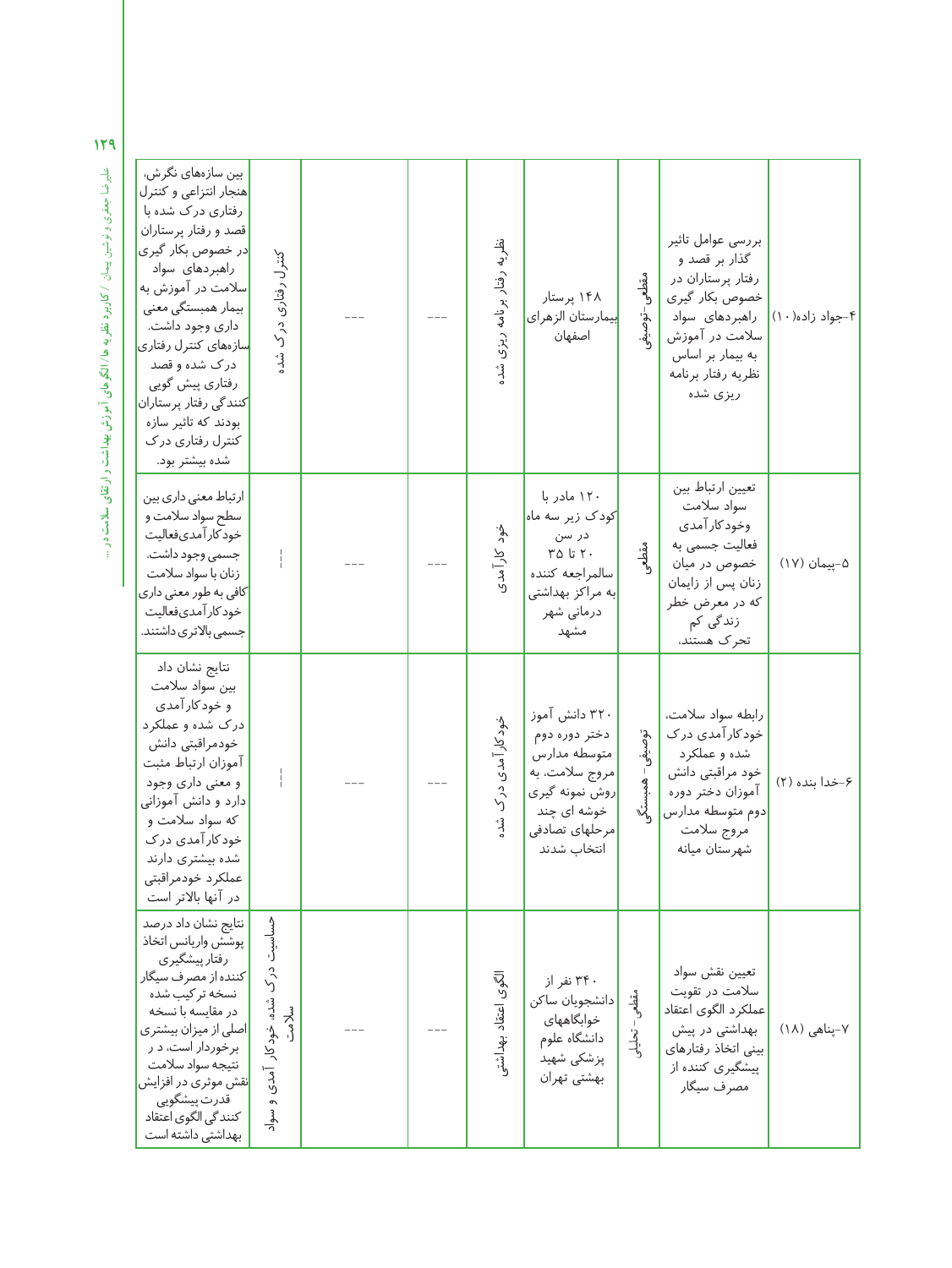| مداخله آموزشی بر<br>اساس الگو اعتقاد<br>بهداشتي توسعه يافته<br>با اتخاذ رفتارهای<br>پیشگیرانه مصرف<br>سیگار رابطه معنی<br><mark>داری داشت و میانگین</mark><br>نمره تمام سازههای<br>الگو بعد از مداخله به<br>طور معنی داری در<br>گروه مداخله افزایش<br>پيدا کر د.                                                                                                        | مواد آموزشی در<br>شش بخش شامل<br>حساسیت، شدت،<br>منافع، موانع، خود<br>کار آمدی، آسیبهای<br>سیگار کشیدن و<br>مزاياي فعاليت فيزيكي<br>با استفاده از تلگرام<br>آموزش داده شد                                                       | ۴ ماه | الگوى اعتقاد بهداشت      | ۱۳۰ نفر از<br>دانشجويان ساكن<br>خوابگاههای<br>دانشگاه علوم<br>پزشکی شهید<br>بهشتى تهران | نىھە<br>نې<br>زې             | تعيين اثر مداخله<br>آموزشی بر اساس<br>الگو اعتقاد بهداشتی<br>توسعه يافته با سواد<br>سلامت در پیشگیری<br>از سیگار کشیدن                    | ۸-پناهی (۱۵)                      |
|-------------------------------------------------------------------------------------------------------------------------------------------------------------------------------------------------------------------------------------------------------------------------------------------------------------------------------------------------------------------------|---------------------------------------------------------------------------------------------------------------------------------------------------------------------------------------------------------------------------------|-------|--------------------------|-----------------------------------------------------------------------------------------|------------------------------|-------------------------------------------------------------------------------------------------------------------------------------------|-----------------------------------|
| نتايج پژوهش نشان<br>داد که اجرای برنامه<br>آموزشی مبتنی بر<br>نظریه خودکار آمدی و<br>سواد سلامت بر ارتقاء<br>اسبک زندگی داوطلبان <mark>ا</mark><br>سلامت مؤثر می<br>باشد و میانگین نمره<br>عملكرد زنان داوطلب<br>سلامت در رفتارهای<br>ارتقاءدهنده سلامت<br>بلافاصله و٣ ماه بعد از<br>مداخله، در مقایسه با<br>شروع مداخله در<br>گروه مداخله افزایش<br>معناداری داشته است | مداخله آموزشي بر<br>اساس نتايج به دست<br>آمده از آزمون اولیه و<br>نظريه خودكارآمدي<br>طراحی و در چهار<br>جلسه آموزشی ۶۰<br>دقیقه ای با روشهای<br>سخنراني، پرسش و<br>پاسخ، بحث گروهی و<br>مشاوره فردی، در گروه<br>مداخله اجرا شد | ۶ ماه | خود کار آمدی             | ۸۰ داوطلب<br>سلامت زن<br>نيشابور                                                        | $\tilde{\gamma}$<br>ِ آزمایے | تعيين تأثير مداخله<br>آموزشی مبتنی بر<br>خودکار آمدی و سواد<br>سلامت بر<br>رفتارهای ارتقاء<br>دهنده سلامت در<br>داوطلبين سلامت<br>نيشابور | ۹-جهانی<br>افتخاری(١۴)            |
| بیمارانیکه دارای سطح<br>توانمندي بالا و سطح<br>سواد سلامت بيشتر<br>بودند نسبت به سایر<br>بیماران به طور معنی<br>دارى وضعيت سلامتى<br>خود را بهتر گزارش<br>كر دند.                                                                                                                                                                                                       |                                                                                                                                                                                                                                 |       | توانمند سازى             | ۳۰۲ بیمار                                                                               | ىقطىي                        | تعيين تاثير الگو<br> توانمند سازی و سواد<br>سلامت در ارتقای<br>وضعيت سلامتي                                                               | ۱۰-نفرادی(۱۹)<br>(Náfrádi)        |
| بیمارانی که سواد<br>سلامت پایینی داشتند<br>به طور نامناسبی<br>قند خود را كنترل<br>می کر دند. سواد<br>سلامت از طريق<br>آگاهي و الگو مراحل<br>تغییر به طور غیر<br>مستقيم روى كنترل<br>قند خون تاثير گذار<br>بود.                                                                                                                                                          |                                                                                                                                                                                                                                 |       | الگوى فرآيند مراحل تغيير | ۲۳۲ بیمار دیابتی<br>نوع ۲                                                               | مقطعى                        | نقش آگاهی و<br>الگو مراحل تغيير<br>در ارتباط با سواد<br>سلامت روى كنترل<br>قند خون بيماران                                                | ۱۱-مین<br>تسنگ(۲۰)<br>(Min Tseng) |

**فصلنامه سواد سلامت / دورة سوم، شمارة دوم، تابستان130**

 **1397**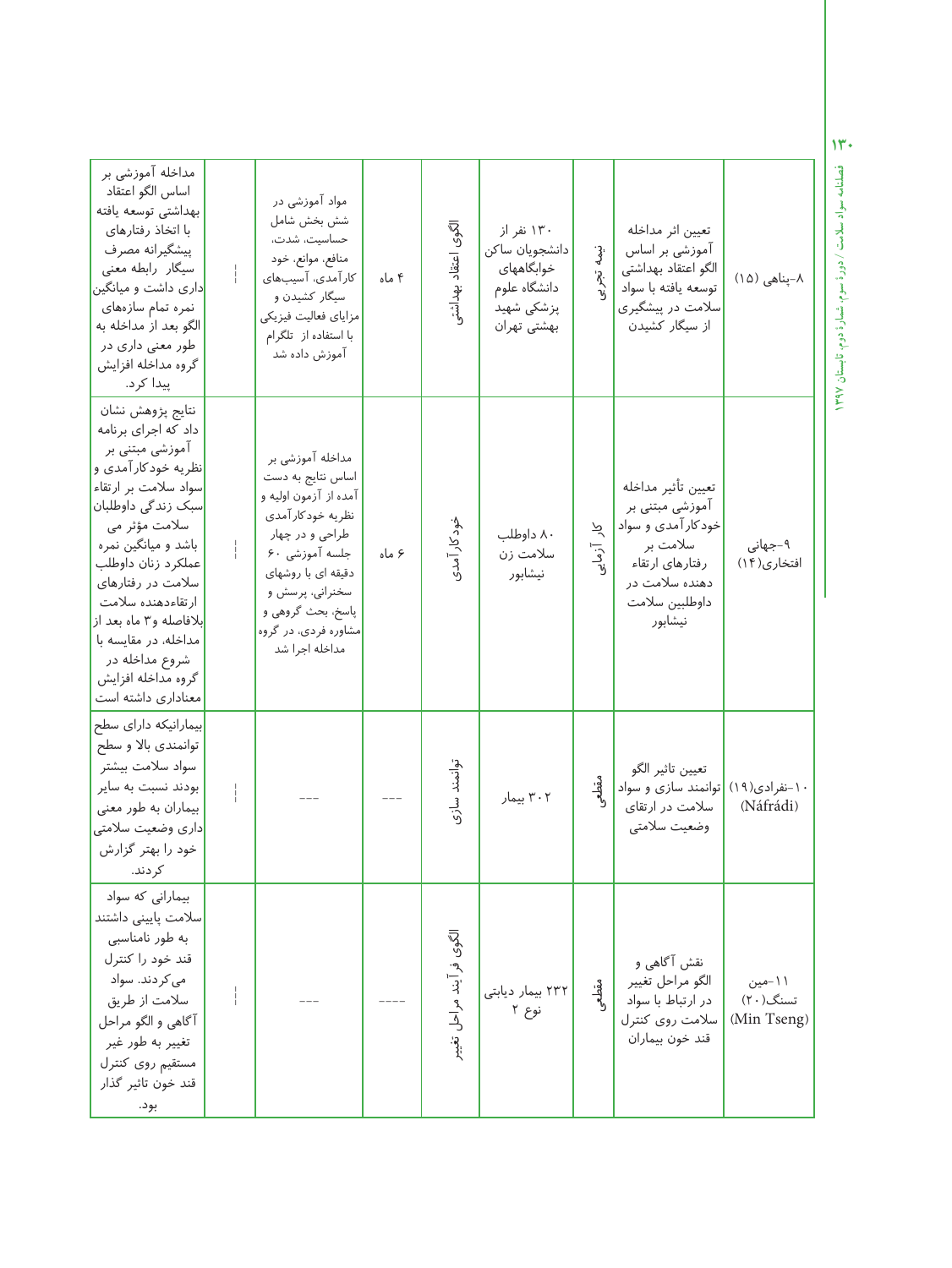| نتايج نشان داد<br>سواد سلامت با<br>خود کار آمدی، توانمند<br>سازی و رفتار خود<br>مراقبتی همبستگی<br>معنی داری دارد.<br>ادراک توانمند سازی<br>و سواد سلامت روی<br>خود کارآمدی و<br>رفتار خود مراقبتی<br>بيماران ديابتى تاثير<br>گذار میباشد و رفتار<br>خود مراقبتی و خود<br>کارا»دی روی کنترل<br>قند خون افراد ديابتى<br>اثر گذار میباشد. | خود کار آمدی |                                                                                                                                                                                                                                                                                                                                                                                                    |     | خود کار آمدی و توانمند سازی | ۲۹۵ بیمار دیابتی<br>نوع ۲         | مقطعى                                              | تحلیل مسیر ادراک<br>توانمند سازى،<br>۱۲-جین لی(۲۱)   سواد سلامت، خود<br> کار آمدی و رفتار خود<br><mark>مراقبتی در کنترل قند</mark><br>خون بيماران ديابتى                              | (Jiunn Lee)                |
|-----------------------------------------------------------------------------------------------------------------------------------------------------------------------------------------------------------------------------------------------------------------------------------------------------------------------------------------|--------------|----------------------------------------------------------------------------------------------------------------------------------------------------------------------------------------------------------------------------------------------------------------------------------------------------------------------------------------------------------------------------------------------------|-----|-----------------------------|-----------------------------------|----------------------------------------------------|---------------------------------------------------------------------------------------------------------------------------------------------------------------------------------------|----------------------------|
| بیمارانی که سطح<br>سواد سلامت بالاترى<br>داشتند آموزشهای<br>بیشتری دریافت کرده<br>بودند. سواد سلامت<br>با خود کار آمدی<br>بيماران ديابتي ارتباط<br>معنی داری داشت و<br>خود کار آمدی با انجام<br>رفتار خودمراقبتي<br>توسط بيماران ديابتى<br>رابطه معنی داری را<br>نشان داد.                                                              | خود کار آمدی |                                                                                                                                                                                                                                                                                                                                                                                                    |     | خود کار آمدی                | ۱۵۰ بیمار دیابتی<br>نوع ۲         | مقطعر                                              | تعيين روابط بين<br>سلامت سواد، خود<br>کار آمدی و رفتارهای<br>خود مراقبتی بیماران<br>مبتلا به ديابت نوع ٢                                                                              | ١٣-بوهاني(٢٢)<br>(Bohanny) |
| بعد از مداخله<br>آموزشي ميانگين<br><mark>نمرات در گروه آزمون</mark><br>افزایش یافت و بین دو<br>گروه، ازنظر میانگین<br>نمره خود کار آمدی،<br>خود مراقبتی و سواد<br><mark>سلامت تفاوت معنادار،</mark><br>مشاهده شد                                                                                                                        | خود کار آمدی | در اجرای<br>مداخله آموزشى<br>تر کیبی از شیوههای<br>مختلف آموزشی مثل<br>جلسات گروهي،<br>بحث گروهي<br>متمركز، مصاحبه<br>چهره به چهره به کار<br>گرفته شد. بیماران<br>در گروه آزمون در<br>چهار جلسه آموزشی<br>۶۰ دقیقه ای با<br> تأكيد بر مجموعه اي<br>از استراتژیهای<br>خود کار آمدی<br>(موفقيت درعملكرد،<br>تجارب جانشيني،<br>ترغيب كلامي،<br>برانگيختگي<br>فيزيولوژيكى/<br>هیجانی) شر کت<br>كر دند. | $-$ | خود کار آمدی                | ۷۰ بیمار مبتلا به<br>ديابت نوع دو | مطالع<br>ᢦ<br>$\bar{e}$<br>نىھە<br>ئە<br>انې<br>زړ | تعيين تأثير آموزش<br>مبتنی بر نظریه<br>۱۴-حجازی(۱۳) <mark>خود کار آمدی بر سواد</mark> <mark>.</mark><br>سلامت و رفتارهای<br>خودمراقبتی و<br>خودكار آمدى بيماران<br>مبتلا به ديابت نوع |                            |

عليرضا جعفرى ونوشين پيمان **/ كاربرد نظريهها/ الگوهاى آموزش بهداشت وارتقاى سلامت در**هم المبرِّضا جعفري ونوشين بيمان / كاربرد نظر به ها / **الكوهاي آموزش بهداشت و ارتقاي سلامت در** ...<br>ا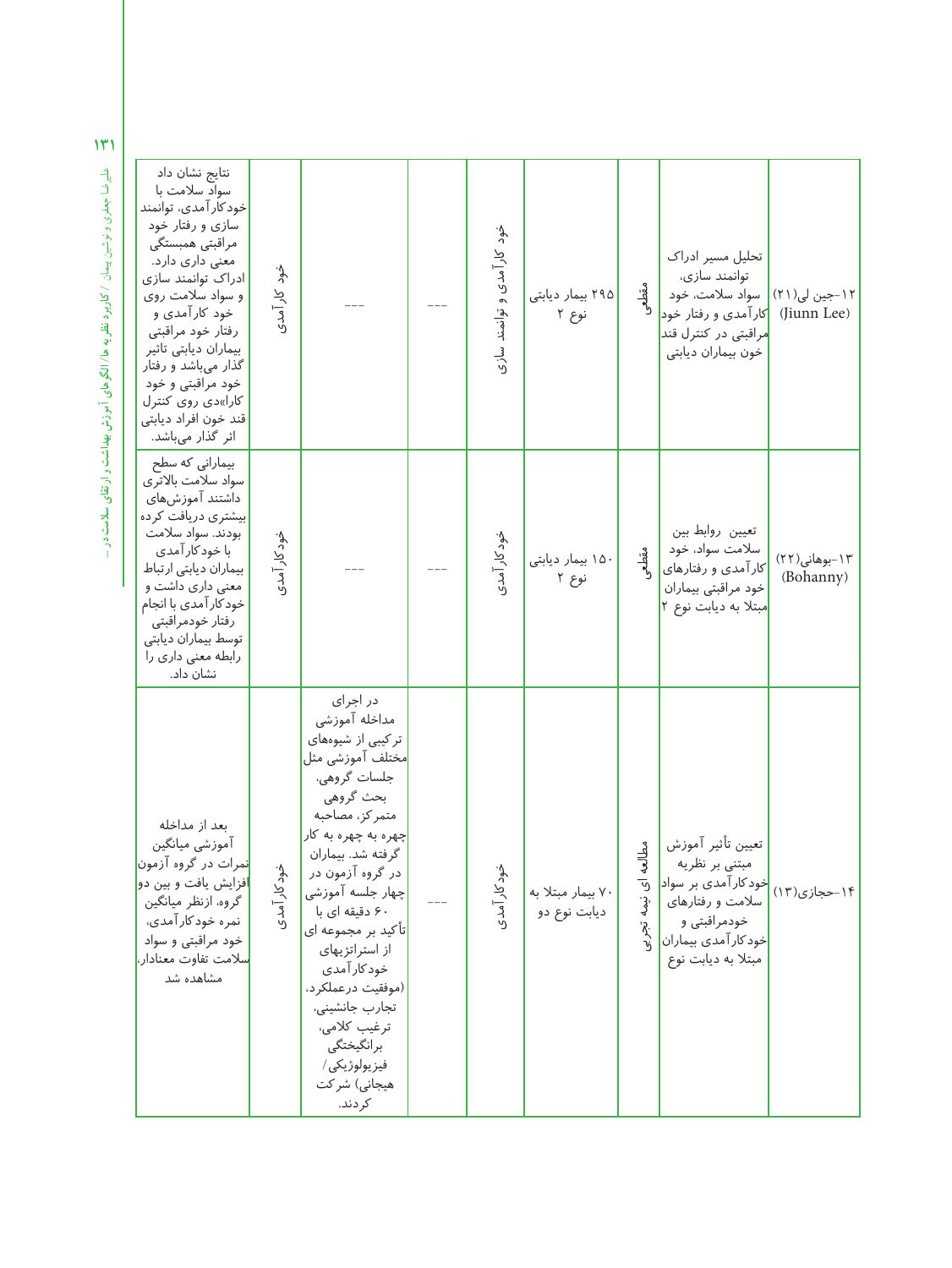# **نتايج**

سه مطالعه انجامشده از نوع نيمه تجربه قبل و بعد و 11 مطالعه از نوع مقطعى بودند . از مطالعات انجام شده 4 مطالعه روى بيماران ديابتى نوع ٢، يك مطالعه روى داوطلبان سلامت، دو مطالعه روى دانشجويان، يك مطالعه روى دانش آموزان دختر دوره دوم متوسطه، يك مطالعه روى پرستاران بيمارستان، يك مطالعه روى بيماران فشار خونى، سه مطالعه روى افراد مراجعه كننده به مراكز بهداشتى- درمانى و يك مطالعه روى بيماران انجام گرفته بود .

از بين مطالعات مورد بررسى، 3 مطالعه از الگوى اعتقاد بهداشتى، 1 مطالعه از الگوى مراحل تغيير، 1 مطالعه از الگوى فرآيند موازنه توسعه يافته، 2 مطالعه از نظريه رفتار برنامه ريزى شده، 1 مطالعه از الگو توانمند سازى و 6 مطالعه از نظريه خود كارآمدى استفاده كرده بودند .

از ميان مطالعاتى كه از نوع كار آزمايى شاهد دار قبل و بعد بودند، يك مطالعه مربوط به الگوى اعتقاد بهداشتى و دو مطالعه مربوط به نظريه خود كارآمدى بودند . حجازى و همكاران در اجراى مداخله آموزشى بر اساس نظريه خود كار آمدى و سواد سلامت، تركيبى از شيوههاى مختلف آموزشى مثل جلسات گروهى، بحث گروهى متمركز، مصاحبه چهره به چهره استفاده كرده بودند . بيماران در گروه آزمون، در چهار جلسه آموزشى 60 دقيقه اى با تأكيد بر مجموعه اى از استراتژيهاى خود كارآمدى (موفقيت در عملكرد، تجارب جانشينى، ترغيب كلامى، برانگيختگى فيزيولوژيكى/ هيجانى) شركت كردند (13). جهانى افتخارى و همكاران در مطالعه اى كه براساس نظريه خود كارآمدى وسواد سلامت طراحى شده بود، برنامه مداخله آموزشى خود را بر اساس نتايج به دست آمده از آزمون اوليه و نظريه خود كارآمدى، طراحى و در چهار جلسه آموزشى 60 دقيقه اى با روشهاى سخنرانى، پرسش و پاسخ، بحث گروهى و مشاوره فردى در گروه مداخله اجرا كردند (14). پناهى و همكاران هم در مطالعه خود كه مبتنى بر الگوى اعتقاد بهداشتى و سواد سلامت

بود، مواد آموزشى برنامه مداخله اى را در شش بخش شامل حساسيت درك شده، شدت درك شده، منافع درك شده، موانع درك شده، خود كارآمدى، آسيبهاى سيگار كشيدن و مزاياى فعاليت فيزيكى تنظيم كرده و با استفاده از تلگرام آموزش داده بودند (15). همچنين در ميان مطالعات مقطعى انجامشده، الگوى خود كارآمدى يكى از تأثيرگذارترين ومهم ترين سازههاگزارش شده بود . ساير اطلاعات مربوط به مطالعات در جدول 1 قابل مشاهده مىباشد .

# **بحث و نتيجه گيرى**

پژوهش حاضر، مطالعات انجامشده مبتنى بر الگوها/ نظريههاى آموزش بهداشت و ارتقاى سلامت در تحقيقات سواد سلامت را به شيوه اى نظامند مورد بررسى قرار داده است و در نهايت 14 مقاله مورد تجزيه و تحليل قرارگرفته اند . از بين مطالعات مورد بررسى 3 مقاله، برنامه مداخله اى خود را بر اساس سواد سلامت و الگو ها/ نظريههاى آموزش بهداشت وارتقاى سلامت تنظيم كرده بودند و 11 مقاله به صورت مقطعى سواد سلامت و الگو ها/ نظريههاى آموزش بهداشت و ارتقاى سلامت را مورد بررسى قرار داده بودند . در مطالعات كار آزمايى بالينى، يك مطالعه از الگوى اعتقاد بهداشتى و دو مطالعه از نظريه خود كارآمدى استفاده كرده بودند .

الگو اعتقاد بهداشتى: از بين مطالعات مورد بررسى، سه مطالعه از الگوى اعتقاد بهداشتى استفاده كرده بودند كه يك مطالعه از مداخله اى (15) و دو مطالعه از نوع مقطعى بودند (,12 18). در مطالعه پناهى تمامسازههاى الگو، مورد استفاده قرارگرفته بود اما روند انجام مداخله و استراتژىهاى مورد استفاده در هر بخش به خوبى تشريح نشده بود . در اين مطالعه نقش سازه ى راهنما براى عمل به درستى مشخص نبود و تغيرات قبل و بعد براى اين سازه گزارش نشده بود . نتايج مداخله در اين مطالعه، نشان داده تمام سازههاى الگو و سواد سلامت بعد از ارائه برنامه مداخله، نسبت به گروه كنترل افزايش معنى دارى پيدا كرده بودند . البته در اين مطالعه قبل از انجام مداخله، مشخص نشده بود كه مداخله بايد روى

 **دوم، تابستان 1397**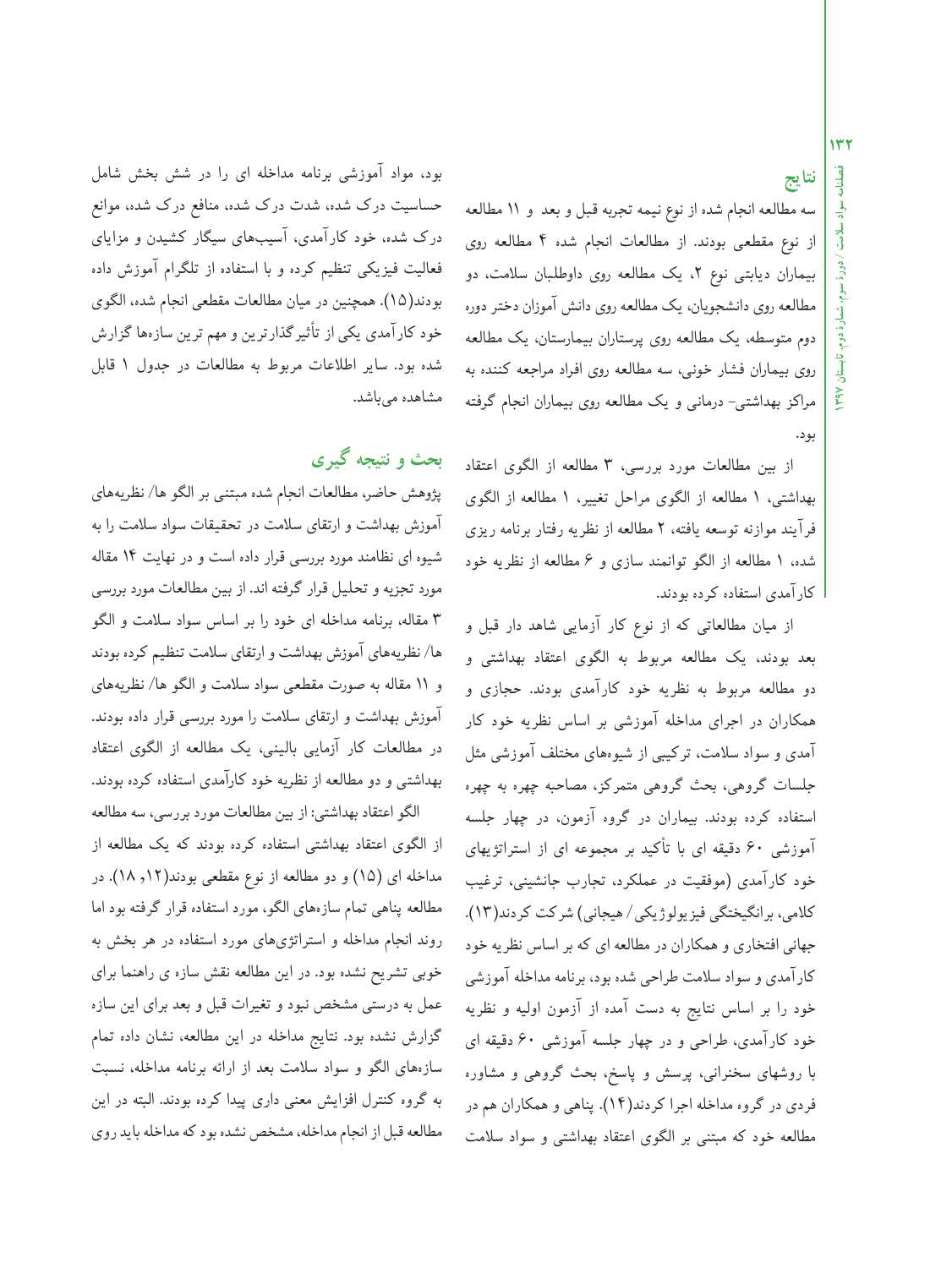كدام يك از سازههاى الگو بيشتر از ساير بخشها تاكيد كند(١٥). در مطالعه مقطعى انجام شده توسط پناهى، نتايج نشان داد

اضافه كردن سازه سواد سلامت به الگو اعتقاد بهداشتى، مىتواند قدرت پيشگويى كنندگى الگو را افزايش دهد . در اين مطالعه سازه حساسيت درك شده، بيشترين تاثير را در پيشگويى الگو نشان داد(١٨). نتايج مطالعه لى ٰ نشان داد كه وجود سطح بالايى از حساسيت درك شده و به موازات آن خود كارآمدي بالا، مىتواند باعث كاهش مصرف سيگار در افراد شود . در مطالعه مقطعى كه لاركى و همكاران<sup>٬</sup> انجام دادند به اين نتيجه دست پيدا كردند كه در بين افرادى كه سطح سواد سلامت ناكافى دارند، مهم ترين متغيرپيشگويى كننده انجامرفتار خود مراقبتى درافراد مبتلا به پر فشارى خون، نظريه خود كارآمدى مىباشد (12). بر اساس نتايج مطالعات انجام شده، سواد سلامت يكي از متغير هايي است كهمىتواند باعث افزايش ميزان حساسيت درك شدهو خود كارآمدى در افراد گردد(١٢, ٢٣-٢۵).

نظريه رفتار برنامه ريزي شده: از ميان مطالعات مورد بررسي، 2 مطالعه مقطعى از نظريه رفتار برنامه ريزى شده استفاده كرده بودند . در يك مطالعه نقش سواد سلامت در ميزان پيشگويى كنندگى رفتار مورد بررسى قرار نگرفته بود تا مشخص گردد كه سواد سلامت نسبت به ساير سازههاى نظريه، چه تاثيرى در ميزان قصد و رفتار نهايى خواهد گذاشت. از طرفى ميزان تاثير سازههاى نگرش، هنجار انتزاعى، كنترل رفتارى درك شده در پيشگويى ميزان قصد رفتارى افراد، مورد بررسى قرار نگرفته بود (16). سازه ى قصد يكى از مهمترين سازههاى نظريه رفتار برنامه ريزى شده است و در بيشتر مواقع كه امكان اندازه گيرى ميزان رفتار نيست، سازه قصد به عنوان مهمترين فاكتور در پيشگويى انجام رفتار در آينده، در نظرگرفته مىشود (,26 27). در مطالعه ديگرى كه از اين نظريه استفاده كرده بود، به خوبى نقش سازههاى نظريه رفتار برنامه ريزى شده در پيشگويى قصد و رفتار به تفكيك بيان شده بود وسازه كنترل رفتارى درك شده

1. Li 2. Larki, et al

به عنوان يكى از مهمترين سازهها در پيشگويى سازههاى قصد و رفتارگزارش شده بود (10). نتايج سايرمطالعاتنشان داده است كه سازه كنترل رفتارى درك شده، يكى از قوى ترين سازهها در پيشگويى قصد و رفتار خود مراقبتى مىباشد (,28 29) و هر چقدر احساس كنترل افراد روى عوامل محيطى از قبيل موانع و امكانات بيشتر باشد، قصد و رفتار آنها براى انجام رفتار هم افزايش مىيابد (30).

بر اساس نتايج حاصل از مطالعات انجام شده بر اساس نظريه رفتار برنامه ريزى شده، سازه ى كنترل رفتارى درك شده يكى از سازههاى بسيار مهم در پايبندى بيماران به تبعيت از مصرف داروهاى خود، عنوان شده است(,31 32). در نظريه رفتار برنامه ريزى شده سازه ى خود كار آمدى به عنوان يك نوع از كنترل رفتارى درك شده در نظر گرفته مىشود، چيزى كه از نظر تئوريكى روى نحوه عملكرد افراد تاثير مىگذارد و در مورد ادراك افراد ازسخت بودن انجام فعاليت مورد نظر و مقدار كنترل افراد روى شرايط مورد نظر، بحث مى كند(٢۶, ٢٧).

نظريه خود كارآمدى: در مطالعات مورد بررسى بيشترين الگو/نظريه ى مورد استفاده، مربوط به نظريه خود كارآمدى بود كه در اين زمينه 6 مطالعه انجام شده بود و از اين بين دو مطالعه به صورت كار آزمايى بالينى انجام شده بود . در اين دو مطالعه، استراتژىهاى مورد استفاده در هر مرحله به خوبى تشريح شده بود و در هر دو مطالعه، افراد حاضر در پژوهش بعد از پايان مطالعه مورد پيگيرى قرار گرفته بودند . نتايج هر دو مطالعه نشان داد، بعد از انجام برنامه مداخله آموزشى، ميانگين نمره سازههاى خود كارآمدى و سواد سلامت در گروه آزمون به طور معنى دارى نسبت به گروه كنترل، افزايش پيدا كرده است و مداخله آموزشى بر اساس نظريه خود كارآمدى و سواد سلامت باعث افزايش رفتارهاى ارتقاى دهنده سلامت در افراد شده است(,13 14). نتايج مطالعهاى نشان داد، آموزش سواد سلامت بهكاركنان بهداشتى، باعث افزايش خود كارآمدى بيماران داراى بيمارى مزمن شده است(33).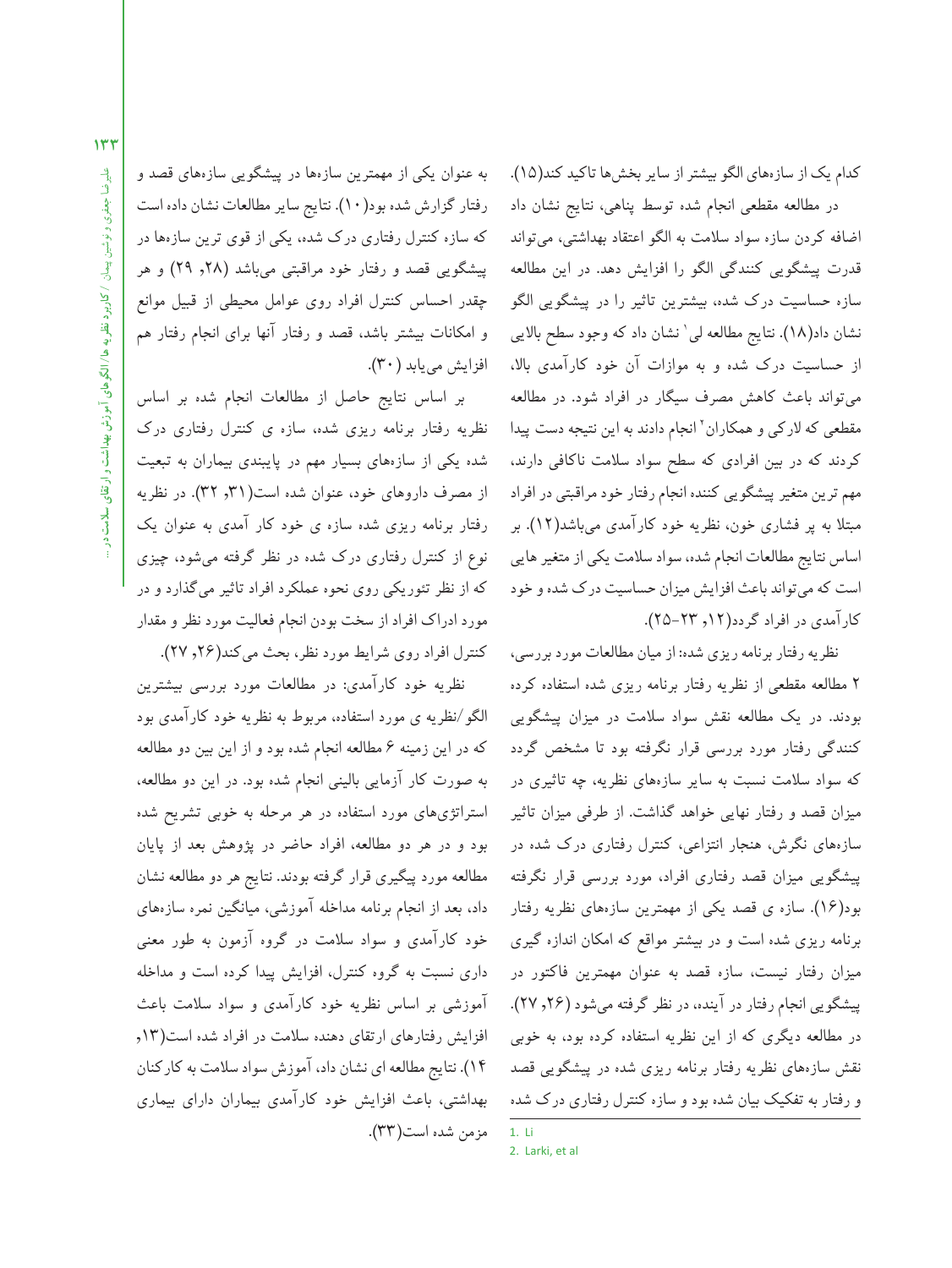**فصلنامه سواد سلامت / دورة سوم، شمارة دوم، تابستان 1397 134**

از ميان مطالعات مورد بررسى، 4 مطالعه به صورت مقطعى از نظريه خود كارآمدى استفاده كرده بودند(٢, ١٧, ٢١, ٢٢). نتايج اين مطالعات گوياى اين حقيقت بودند كه سواد سلامت با خود كارآمدى افراد ارتباط معنى دارى دارد و افرادى كه سطح سواد سلامت بالاترى نسبت به سايرين دارند، از خود كارآمدى بالاترى هم برخوردار مىباشند و بالا بودن ميزان خود كارآمدى در اين افراد با ميزان انجام رفتارهاى خود مراقبتى توسط آنها ارتباط آمارى معنى دارى دارد . بر اساس نتايج بدست آمده، قدرت پيشگويى كنندگى رفتار خود مراقبتى توسط سازههاى سواد سلامت و خود كارآمدى از 12 تا 51 درصد گزارش شده است. در فرآيند تغيير رفتار، ارتقاى خود كارآمدى بسيار مهم است. تكرار در عملكرد، ساده كردن و تقسيم نمودن يك كار به مراحل كوچك، مىتواند در انجام هر مرحله از كار، فرد را خودكفا كند و در نهايت به خود كارآمدى كامل در فرد منجر شود (34). بيماران با سطح سواد سلامت بالا مىتوانند اطلاعات بيشترى را براى تغيير شرايط و دستيابى به فعاليتهاى موفقيت آميز به كار گيرند كه در نهايت باعث افزايش ارتقاى سطح خود كارآمدى آنها خواهد شد (5).

ساير الگو ها/ نظريه ها: بر اساس نتايج بدست آمده، دو مطالعه مقطعى از الگوى توانمند سازى استفاده كرده بودند (,19 21). بر اساس نتايج بدست آمده، افرادى كه داراى توانمندى بالاترى بودند، از سطح سواد سلامت بالاترى هم برخوردار بودند . نتايج نشان داده كه سواد سلامت به عنوان يك ابزار مهم، براى افزايش سطح توانمندى بيماران لازم است و به عنوان پيش نياز افزايش توانمندى لازم است تا ابتدا سطح سواد افراد را ارتقاى دهيم (٣٥-٣٧). از ميان مطالعات مورد بررسى، يكي از مطالعات مقطعى، از الگوى فرآيند موازنه توسعه يافته استفاده كرده بود و نتايج حاصل از آن نشان داد، اين الگو به همراه سواد سلامت باعث افزايش تمايل افراد براى انجام غربالگرى شده و يكى از مهم ترين سازهها در پيش گويى انجام اين رفتار، سازه ى حساسيت درك شده بود (11). سازه حساسيت درك شده، داراى

يك جزء شناختى قوى مىباشد كه به ميزان آگاهى افراد وابسته مىباشد و از طرفى سواد سلامت روى ميزان آگاهى و اطلاعات افراد تاثير گذار مىباشد، بنابراين براى افزايش ميزان حساسيت درك شده افراد، لازم است تا در ابتدا ميزان سطح سواد سلامت آنها را ارتقاى دهيم(٢٥, ٣٨).

در يكى ديگر از مطالعات مورد بررسى، الگوى فرآيند تغيير مورد استفاده قرار گرفته بود و نتايج آن نشان داد، استفاده از الگو فرآيند تغيير به همراه سواد سلامت باعث كنترل بهتر قند خون توسط بيماران خواهد شد . البته در اين مطالعه، مراحل تغيير به تفكيك مورد بررسى قرار نگرفته بود و اهميت هر مرحله در فرآيند تغيير رفتار و اينكه در كدام مرحله سواد سلامت مىتواند تاثير گذار باشد، مشخص نشده بود (20).

در مطالعه حاضر، مطالعات مورد بررسى، روى گروههاى هدف مختلفى از قبيل بيماران، دانش آموزان، پرستاران، داوطلبان سلامت و افراد جامعه انجام شده بود و طيف متفاوتى از افراد را در نظر گرفته بودند . بر اساس نتايج بدست آمده در تمام مطالعات، اضافه كردن سازهسواد سلامت باعث تاثير مثبتى در ساير سازهها شده بود و ميزان پيش گويى و اثر پذيرى الگو ها/ نظريههاى آموزش بهداشت و ارتقاى سلامت را افزايش داده بود . بنابراين بر اساس نتايج بدست آمده، مىتوان نتيجه گرفت كه همه افراد جامعه، جدا از بيمار يا نبودن آنها، گروههاى سنى و جنسى مختلف، نيازدارند تا مهارتهاى مربوط بهسواد سلامت را در حيطههاى مختلف فرا گيرند تا در نهايت سطح سلامت جامعه ارتقاى پيدا كند .

**نتيجهگيرى:** نتايج بدست آمده در اين مطالعه نشان داد، استفاده از الگوها/ نظريههاى مختلف آموزش بهداشت و ارتقاى سلامت به همراه سواد سلامت، مىتواند تاثير مثبتى در انجام رفتارهاى سلامت داشته باشند و بسته به هدف مطالعه الگوها/ نظريههاى متفاوتى مورد استفاده قرارگيرد . براساس نتايج بدست آمده نظريه خود كارآمدى وسازه خود كارآمدى (يكى ازسازههاى مورد استفاده درساير مدل ها/ الگوها) در بيشتر مطالعات به عنوان مهم ترين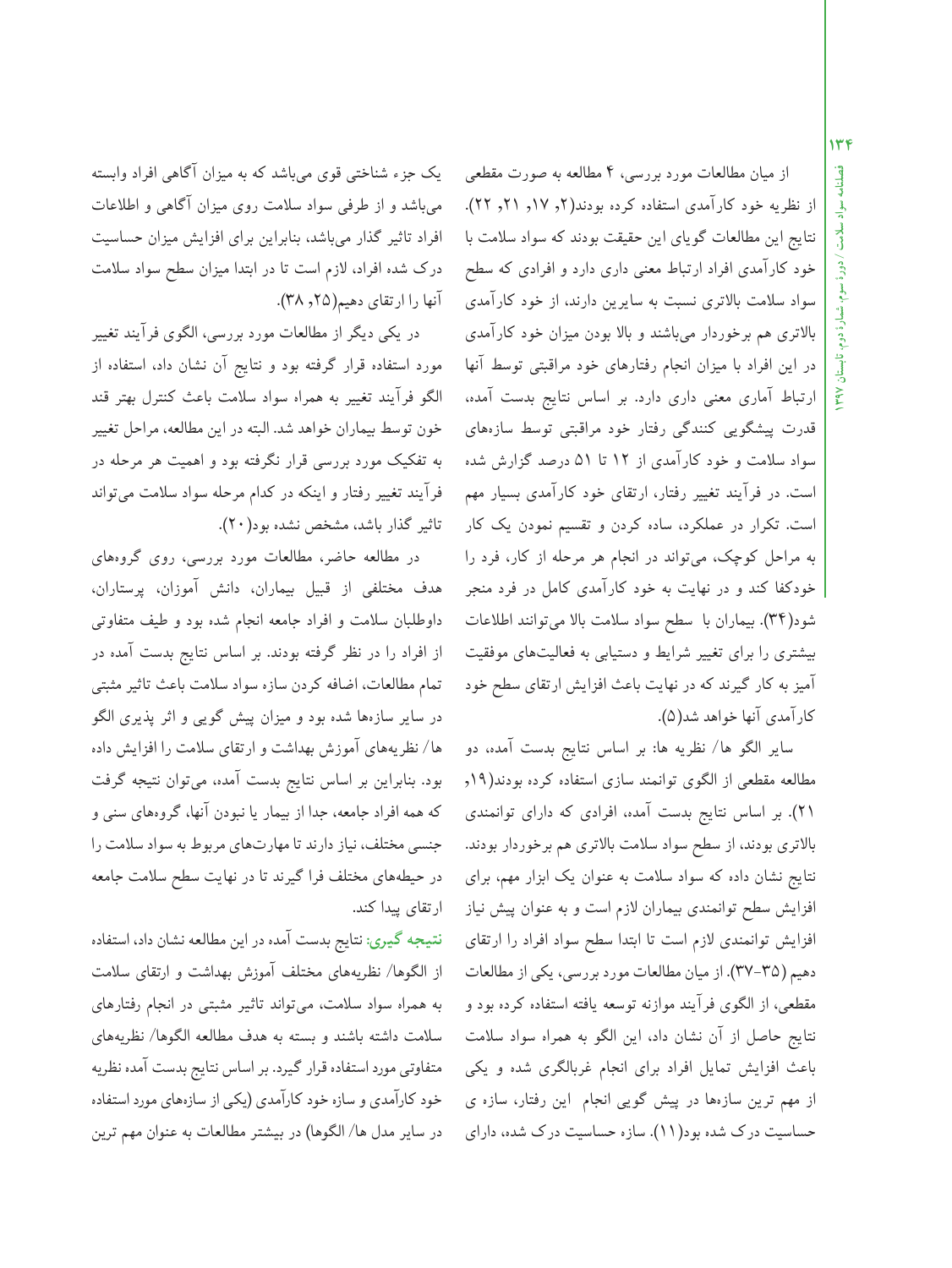$140$ 

قرار گيرد و از استراتژى مناسب و كار آمدى براى افزايش ميزان خود كار آمدى افراد استفاده گردد .

### **References:**

- 1. Kickbusch I, Nutbeam D. Health promotion glossary. Geneva: World Health Organization. 1998;14.
- 2. Khodabandeh M, Avarasin SM, Nikniaz L. The Relationship between Health Literacy, Perceived Self-efficacy and Selfcare Performance of Female Senior High School Students in Health Promoting Schools of Miyaneh, 2016-2017. Journal of Health Literacy. 2017;2(3):164-76.
- 3. Kutner M, Greenburg E, Jin Y, Paulsen C. The Health Literacy of America's Adults: Results from the 2003 National Assessment of Adult Literacy. NCES 2006-483. National Center for Education Statistics. 2006.
- 4. Speros C. Health literacy: concept analysis. Journal of advanced nursing. 2005;50(6):633-40.
- 5. Paasche-Orlow MK, Wolf MS. The causal pathways linking health literacy to health outcomes. American journal of health behavior. 2007;31(1):S19-S26.
- 6. Tavousi M, Haeri MA, Rafiefar S, Solimanian A, Sarbandi F, Ardestani M, et al. Health literacy in Iran: findings from a national study. Payesh. 2016.
- 7. Aboumatar HJ, Carson KA, Beach MC, Roter DL, Cooper LA. The impact of health literacy on desire for participation in healthcare, medical visit communication, and patient reported outcomes among patients with hypertension. Journal of general internal medicine. 2013;28(11):1469- 76.
- 8. Haun JN, Patel NR, French DD, Campbell RR, Bradham DD, Lapcevic WA. Association between health literacy and medical care costs in an integrated healthcare system: a regional population based study. BMC health services research. 2015;15(1):249.
- 9. Manganello JA. Health literacy and adolescents: a framework and agenda for future research. Health education research. 2007;23(5):840-7.
- 10. Javadzade M, Sharifirad G, Reisi M, Nasr Esfahani M, Mahaki B, Mostafavi F. Applying the theory of planned behavior to predicting nurse's intention and behavior in using health literacy strategies in patient education. Iran Journal of Nursing. 2015;28(97):23-33.
- 11. Tehrani H, Majlessi F, Shojaeizadeh D, Sadeghi R, Kabootarkhani MH. Applying socioecological model to improve women's physical activity: a randomized control trial. Iranian Red Crescent Medical Journal. 2016;18(3).
- 12. Larki A, Tahmasebi R, Reisi M. Factors Predicting Self-Care Behaviors among Low Health Literacy Hypertensive Patients Based on Health Belief Model in Bushehr District, South of Iran. International journal of hypertension.

و قوى ترين متغير معرفى شده بودند و نقش مهمى را در اتخاذ رفتار سلامت توسط افراد ايفا مى كردند. بنابراين لازم است تا در مطالعات مداخلاتى پيش رو، اين نظريه و سازه بيشتر مورد توجه

2018;2018.

- 13. Hejazi S, Peyman N, Tajfard M, Esmaily H. The Impact of Education Based on Self-efficacy Theory on Health Literacy, Self-efficacy and Self-care Behaviors in Patients With Type 2 Diabetes. Iranian Journal of Health Education and Health Promotion. 2017;5(4):296-303.
- 14. Jahani Eftekhari M, Peyman N, Doosti H. The Effect of Educational Intervention based on the Self Efficacy and Health Literacy Theory on Health Promoting Lifestyles among Female Health Volunteers of Neyshabur, Iran. Journal of Health and Development. 2018;6(4):302-13.
- 15. Panahi R, Ramezankhani A, Tavousi M, Niknami S, Elamin EAI, Suliman MA, et al. Adding Health Literacy to the Health Belief Model: Effectiveness of an Educational Intervention on Smoking Preventive Behaviors Among University Students. Iranian Red Crescent Medical Journal. 2018;20(2).
- 16. Peyman N, Amani M, Esmaili H. The Relationship between Health Literacy and Constructs of Theory of Planned Behavior and Breast Cancer Screening Tests Performance among Women Referred to Health Care Centers in Roshtkhar, 2015. Iranian Quarterly Journal of Breast Diseases. 2016;9(3):60-9.
- 17. Peyman N, Abdollahi M. The relationship between health literacy and self-efficacy physical activity in postpartum women. Journal of Health Literacy. 2016;1(1):5-12.
- 18. Panahi R, Ramezankhani A, Tavousi M, HaeriMehrizi A, Niknami S. Reinforcing the performance of health belief model using health literacy in anticipating adoption of smoking preventive behaviors in university students. Journal of Health Literacy. 2018;3(1):39-49.
- 19. Náfrádi L, Nakamoto K, Csabai M, Papp-Zipernovszky O, Schulz PJ. An empirical test of the Health Empowerment Model: Does patient empowerment moderate the effect of health literacy on health status? Patient education and counseling. 2018;101(3):511-7.
- 20. Tseng H-M, Liao S-F, Wen Y-P, Chuang Y-J. Stages of change concept of the transtheoretical model for healthy eating links health literacy and diabetes knowledge to glycemic control in people with type 2 diabetes. Primary care diabetes. 2017;11(1):29-36.
- 21. Lee Y-J, Shin S-J, Wang R-H, Lin K-D, Lee Y-L, Wang Y-H. Pathways of empowerment perceptions, health literacy, self-efficacy, and self-care behaviors to glycemic control in patients with type 2 diabetes mellitus. Patient education and counseling. 2016;99(2):287-94.